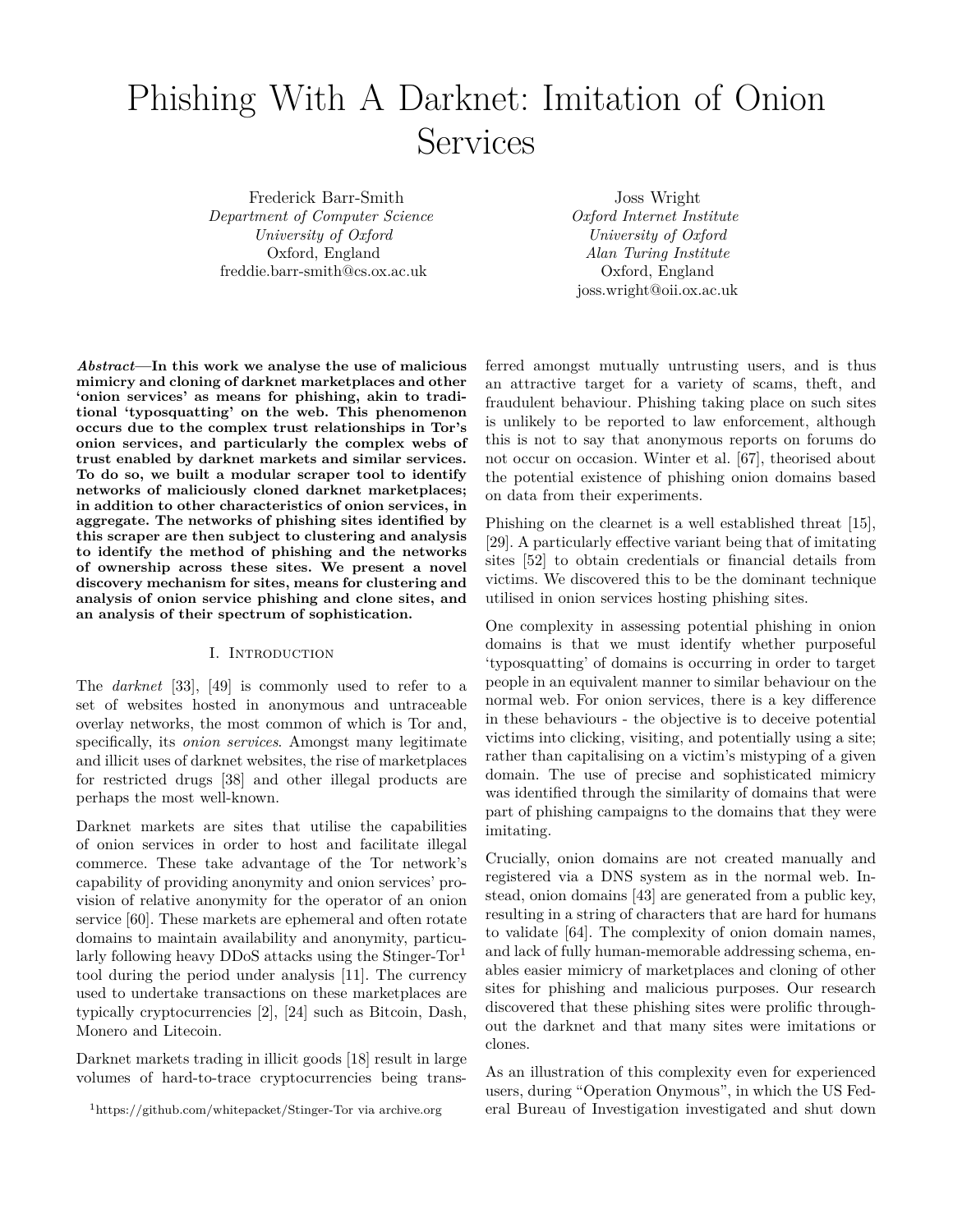several darknet markets. The FBI reportedly experienced difficulty discerning the genuine from the imitation with regards to shutting down darknet markets. The resulting shutdowns of various phishing-focused clones of major darknet forums, included possible mistakenly-identified sites [14]. Some of the key findings from this research were:

- 1) We established that over half the sites on the darknet are duplicates, many of them benign.
- 2) We discovered that a subset of onion domain names are imitated by phishing groups and that phishing is a widespread phenomenon on the darknet.
- 3) We clustered phishing campaigns on the darknet into individual campaigns, grouped by HTTP headers.
- 4) Our analysis showed that the vast majority of onion sites are used for criminal purposes.

The structure of this paper begins with describing the background and related work. This is followed by a discussion of the complex ethics involved. The main body of the paper then proceeds, which is a description of methods of analysis to identify, cluster and quantify phishing on the darknet; and the results of this analysis. A further analysis of the aggregated contents follows. The paper concludes with an assessment of limitations, areas for future work and a conclusion.

## II. Background

Despite the existence of other forms of darknet, in this work we focused on hidden, or "onion" services hosted in the Tor network, and only accessible via users that have connected to that network [16]. Due to the anonymity and untraceability provided by onion services these attract, amongst others, those who have a vested interest in operating anonymously for illegal purposes. Long-term centralised directories of sites and chains of trust are largely unavailable for service authentication in the darknet; due to the fragmented nature of onion services and lack of reliable public key infrastructure. This situation has partially begun to resolve with the development of nascent search engines and listing sites such as Grams [25] and DeepDotWeb. Such services are themselves still partial, unreliable and prone to shutdown by law enforcement. The ephemerality of onion services, indexes and marketplaces [28] contributes to this fractured trust environment, creating fertile ground for malicious onion service operators to defraud users.

Onion services, considered in aggregate, experience a significant level of churn and flux of domains. As such, attempts to crawl and index services are far less effective than the more stable clear web; representing a snapshot of a moment in time rather than a stable directory.

## *A. Timing of Research*

The period during which we conducted this research, was from May to July 2019. This was during and immediately following the public shutdown and arrest of the administrators of the Wall Street Market and Valhalla [23] and the murky closure of Dream Market in the wake of several vendor arrests [66]. During this period there were also reported DDoS attacks of unknown origin, causing downtime. This strongly incentivised administrators of illegal sites to close their operation before they were arrested, from compromised informant vendors and operators or through deanonymisation.

DeepDotWeb, a major centralised link repository and Tor news site, was also shut down by law enforcement during this period. As a result of this disruptive activity, there was significant potential for malicious operators to engage in phishing activity to capitalise on this uncertainty, and as such our results also represent a particular snapshot in time that may not fully generalise to future behaviours.

### *B. Contents of Darknet*

Despite a range of stated and demonstrated legitimate purposes for onion services; we discovered that the most common uses for websites on Tor onion services was criminal activity [41]. Approaches that damage the trust between and within sites and their users with respect to the anonymity and trustworthiness of sites leaves fertile ground for fraudulent activity to occur; as demonstrated in a recent law enforcement operation [62].

It is hopefully uncontroversial that the use of privacy enhancing technologies, cryptocurrencies, Tor, and related tools are not, and should not be, criminal acts in themselves. The uses of these tools to avoid censorship and to engage in communication and access to information against the wishes of regulators with whom users may legitimately disagree, are sufficient justification for their development and adoption.

Further, despite the illicit activities occurring in darknet marketplaces, users of these technologies are entitled to be free from fraud. The lack of trust and inability to have confidence in transactions in the darknet has implications for legitimate users there regardless of the specific effects on those committing criminal acts: if security mechanisms do not work for drug dealers, they also do not work for whistleblowers, independent journalists, and others.

#### III. Related Work

Phishing on the clearnet is well studied in the academic literature. Of particular interest is Clayton and Moore's early work [42], which identified a 'rock-phish' campaign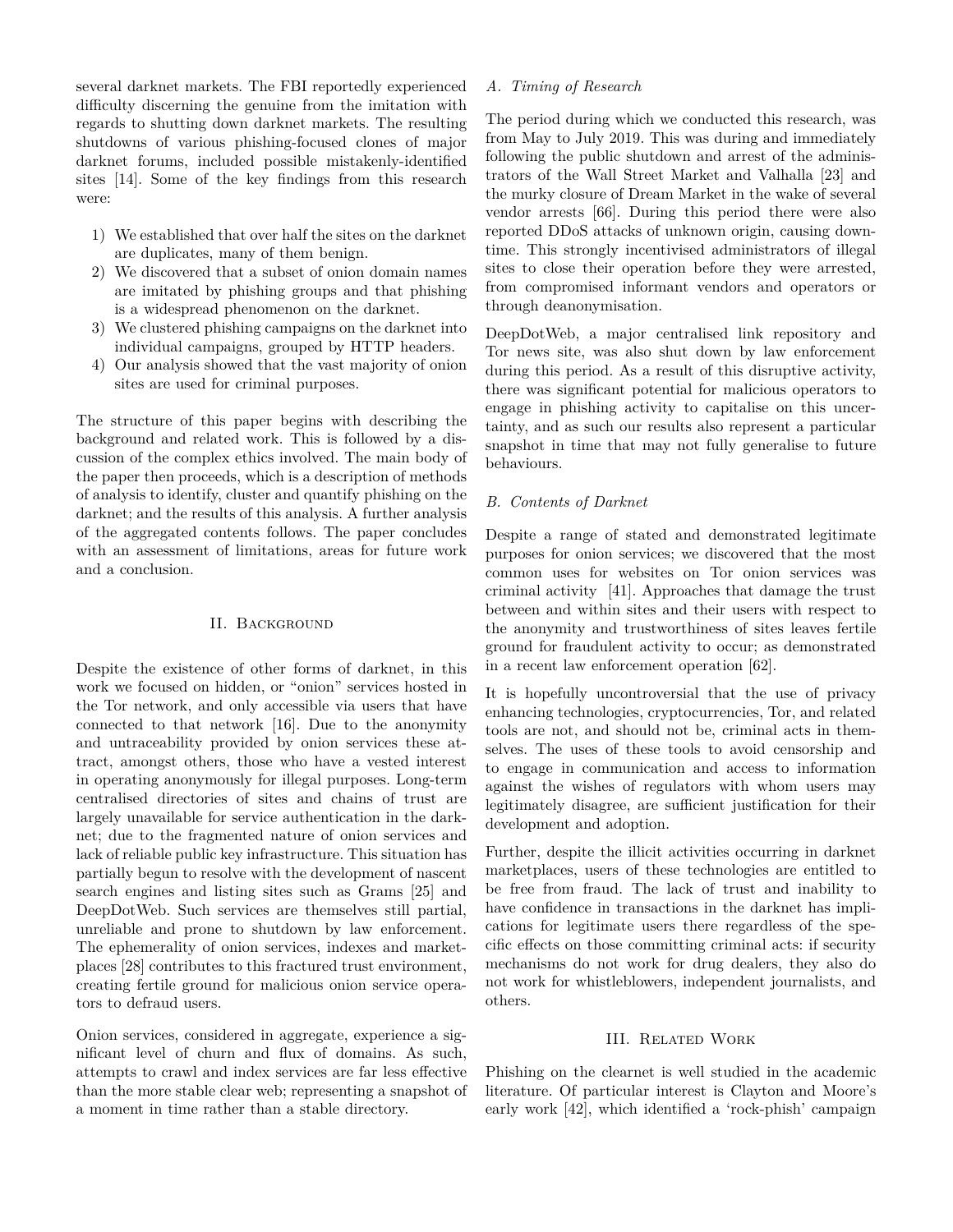based on an element of its URL, similar to our identification and clustering of distinct campaigns. Recent measurement papers by Oest et al. provide an example of the increase in the scale [47], sophistication and profitability of phishing; in addition to an exploration of the effectiveness of countermeasures [45], [46].

Phishing in onion domains was mentioned briefly by [7]. Research related to the initial Onymous campaign that indicated that a large number of the over 410 or 600 domains [20] in the Operation Onymous takedown conducted by the FBI and the Department of Justice were discovered to be clones of real markets [14], [53] .

A recent paper by Yoon et al. [68] analysed data from 2017 related to darknet clones, focusing on the now-defunct AlphaBay and Empire Markets. The work presented here focuses on a different and later time period, 2019 as opposed to early 2017. More significantly, Yoon et al.'s analysis relies on a relatively simple extraction of page titles to identify similarity between pages, as opposed to the more complex and detailed header-based analysis presented here. Beyond this, in this work we extend the analysis of darknet clones significantly by identifying and clustering phishing domains apparently operated by the particular groups across multiple sites and targets, and identify both their complexity and mode of operation.

## *A. Historical Data*

Phishing as a general technique has been widely exploited by a number of criminals. Due to the fleeting nature of these criminal operations and the lack of archiving of onion sites, historical evidence of the practice is somewhat scarce. Despite this, the Web Archive at *archive.org* does index a number of onion sites that have an equivalent clearnet presence [10].

A 2015 post on the tor-talk mailing list linked to incidents in which cloned sites for the onion service search engine *ahmia.fi* were discovered, as well as for the onion service iteration of the search engine DuckDuckGo. As ahmia, DuckDuckGo and the other imitated sites did not process Bitcoin or other cryptocurrencies the motives for this remain unclear.

From the darknet operator community itself, a 2017 interview with the onion service listing site operator 'Abruptdismissal' of 'FreshOnions' [8] stated that he detected a number of darknet market clones using these phishing methods, specifically 350 clones of AlphaBay and over 4000 in general.

## *B. Previous Arrests and Campaigns*

The ephemerality of markets and domains in the darknet mean that several of the domains studied here and elsewhere, both legitimate and imitated, are no longer active. Despite this, the phenomenon itself is of long standing.

In 2017, a man was sentenced for performing this method of fraud upon customers of darknet markets. Within this court deposition there is evidence of the method of this attack technique. The discovered attack technique was *"fake links on forums that when clicked would port forward the users through RICHO's computer server to the actual marketplace site*" [61]. This correlates with the described method of exploitation identified by Van Riper of using a *"fully self written proxy software*" [54]; which would intercept and steal credentials, to facilitate the theft of cryptocurrencies.

## *C. Typosquatting Onion Domains*

As noted above, the random alphanumeric string assigned as an onion address, resulting from the generation of the public/private keypair is not generally usable or memorable. Given this, users' capacity to recognise the domain name string relevant to the market they are trying to reach is extremely limited. As such, potential victims may need to visit link repositories or forums in order to find the address; exposing them to be targeted by phishers seeding fake links.

While onion URLs are problematic for users in general; there are tools such as Shallot  $^2$ , that allow a degree of control over the onion URL strings. In particular, it is technically feasible to specify a desired string prefix to be produced. Short prefixes of up to eight characters can feasibly be generated on consumer hardware within a number of days or weeks, whilst shorter prefixes may require only hours or seconds. As such, replicating the initial few characters or an otherwise random string, combined with replication of the user experience of a site, is a potent means to deceive unwary users.

Comparing typosquatting domains against genuine domains is typically achieved via calculation of the Levenshtein distance [36], or one of its variants. Typosquatted domains can be identified by measurement of the *edit distance* between the intended URL and the typosquatted imitation [1], [57].

Whilst there are key differences between onion domains and traditional chosen web domains, for vanity onion domains the same technique can be applied to discern the distance between the intended destination and the cloned site. The default Levenshtein distance within typosquatted domains is likely to be higher for those domains in the Tor network due to the peculiar nature of Tor domains.

We identified that onion sites typically only attempt to mimic the first few characters of a given onion service

<sup>2</sup>https://github.com/katmagic/Shallot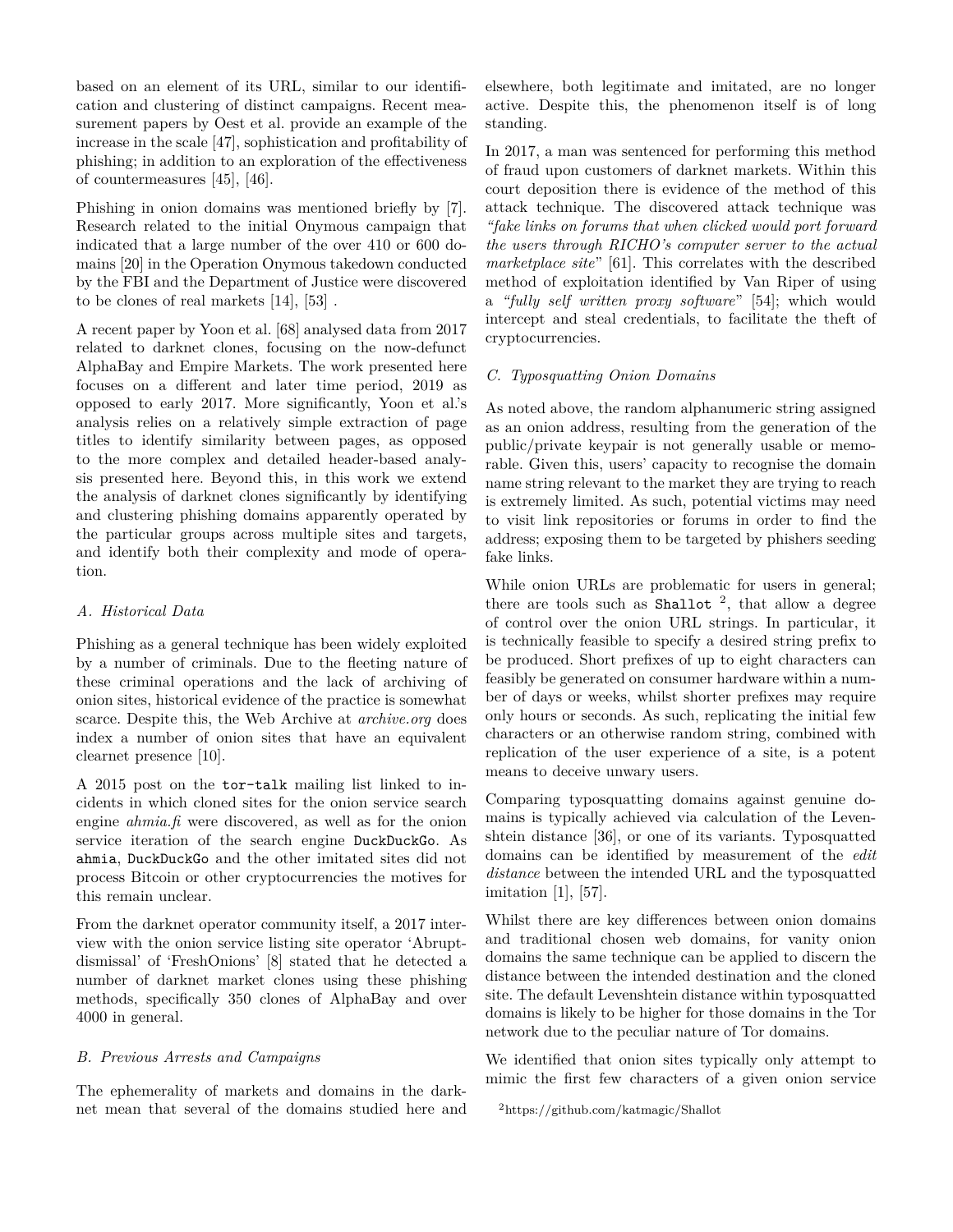domain. We provide evidence of some of these mimicry attempts in Section VI-F.

# IV. ETHICS

In a general sense, this research does not aim directly to assist criminals in conducting their activity. We instead study activity that is already taking place and illuminate means by which users' security and privacy is being violated against their expectations.

This research was subject to prior ethical review by our host institution<sup>3</sup>. We adhered to principles as laid out by the Menlo report on Ethical Principles for Information and Communication Technology Research [17], prioritising beneficence, avoiding harms to the subjects of study, and maximising societal benefit.

To avoid accidental access to particular significant classes of illegal imagery, most notably child abuse imagery, only the textual content and headers of onion service sites were stored and processed in this research. [51] propose a robust pipeline for research involving child abuse imagery with relative safety, but specific analysis of such content was outside of the scope of this research and as such those guidelines were used here for general advice on handling sensitive content. Redaction of any imagery at the ingestion stage also prevented any inadvertent exposure of researchers to illegal or traumatic images.

Respect for individuals whose data may be collected, and the recognition of users of darknet forums as having both an expectation of privacy and, potentially, as vulnerable users, was core to the ethical conduct of this research. From a legal perspective, Recital 26 of the European General Data Protection Regulation [13] states that the GDPR does not apply to anonymised information which, due to the nature of the technologies involved, covers the vast majority of the content accessed during this research [32]. Despite this, to avoid any possible violations of privacy or data protection concerns, our analysis and reporting procedures focused on metadata and aggregate data. Further, the ethical approval for this research explicitly prohibited the dataset from external release due to the sensitivity of the topic of analysis. This concurs with published research on ethics of cryptomarket research [39], where *partially obfuscated data* has been suggested as a potential solution for sharing darknet market data.

## V. METHODS

#### *A. Onion Service Spider*

Core to this work was our creation of a onion service spider. This tool collected data including the textual content of the site, the site's URL, the title, and the HTTP headers for each page. We conducted this by visiting the HTTP service of each server using the Python requests library and then processing the returned response.

The spider we developed in this work uses a regular expression taken from the alleged xkeyscore source code leaked by Edward Snowden; which included regular expressions to parse .onion addresses [26]. The crawler, given an onion service website, works simply by parsing the query response to identify the domains on the page. We then added these domains to the database of onion sites. The onion service spider would then recursively visit this list of onion sites, adding additional domains that were discovered.

*1) Seed Data:* The seed data for this was 'The Hidden Wiki' and various online repositories of .onion links that were found. This replicates the information source for many potential victims of this attack. We can assume that the domains within our dataset are as complete a representation of Tor hidden services as is possible, as our 11,533 sites are similar in number to 7,257 that Sanchez-Rola et al. [55] discovered in their research or 13,326 by Yoon et al. [68]. Due to the fractured trust environment and complex domain names; visitors to darknet markets may visit forums, wikis or link repositories that could be poisoned by phishing site operators.

Given a list of onion services scraped data, we manually combine a number of trusted sources; such as the addresses listed on *https://dark.fail* to ascertain which were genuine sites. We then used these sites as the baseline from which to compare mimicked phishing sites. We identified the malicious imitations of a site by virtue of the fact that they were not included within the list of known reliable Tor sites, but masqueraded as them in terms of appearance.

#### *B. Site Comparison*

We used a number of methods to cluster and compare phishing sites, as well as to approximate of the scale of the phishing sites. Not all phishing sites in use on onion services could be identified by crawling alone; leaving a small amount of these sites not included in our sites.

In analysing the data retrieved by the spider, we aimed to identify several characteristics. These were the number and type of phishing domains, the nature of the sites and the techniques that they use to defraud users, including any information that determined links between multiple fraudulent sites. To determine the nature of sites, and the links between them in terms of shared operators, we relied on a number of techniques. Our use of these techniques identified shared resources, underlying server software and shared phishing techniques across phishing imitations of multiple markets.

<sup>3</sup>Specific ethical review information and approval code elided for anonymous peer review.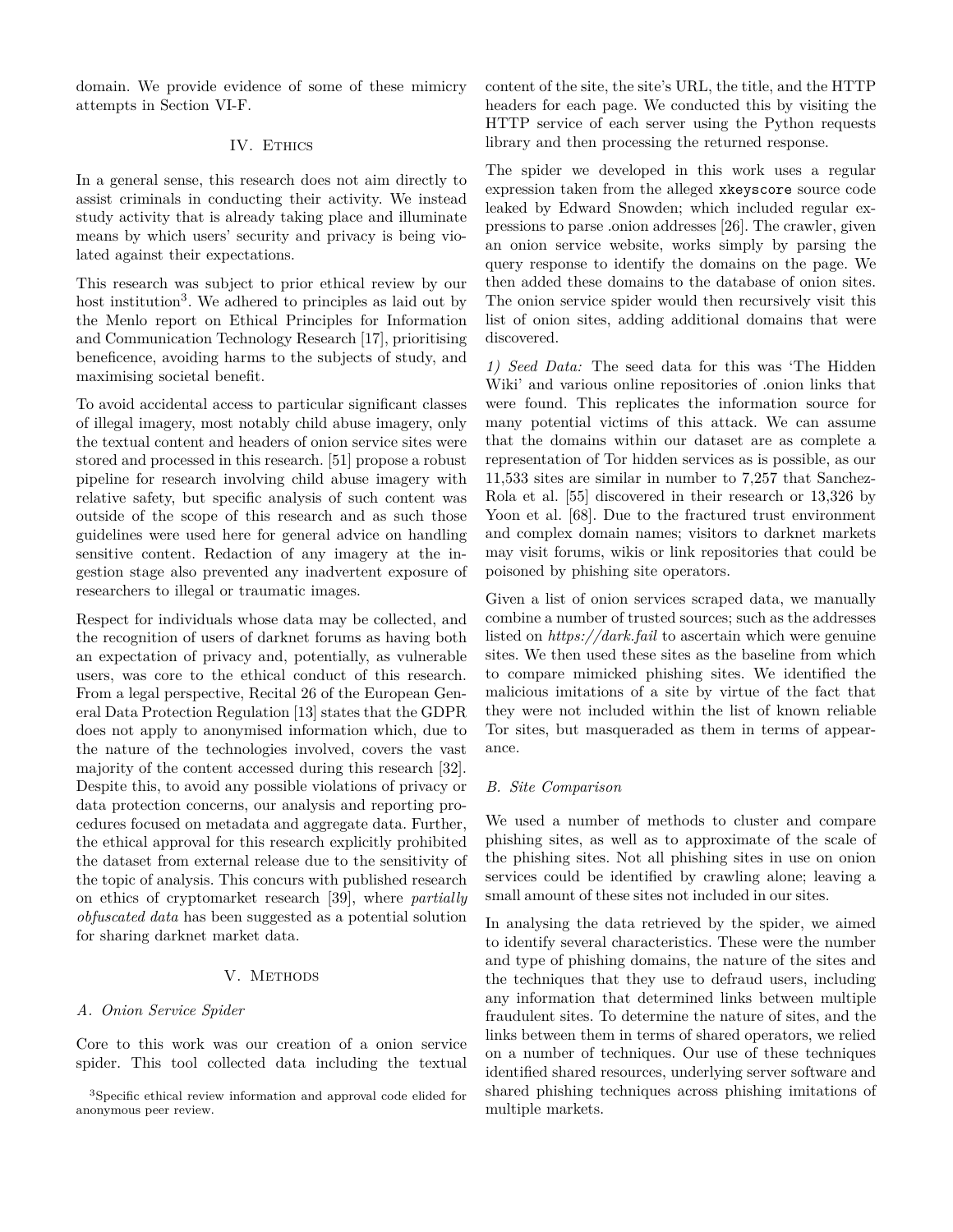*1) HTTP Headers:* The key method to identify cloned websites in this work was by comparison of HTTP headers between sites. In general, whilst particular care was taken by malicious site operators to replicate the *appearance* of sites; our experiments showed that operators were far less diligent in replicating the header information that accompanies the web request. As such, many onion services inadvertently revealed information that they did not intend to via HTTP headers. Specifically, this information is that when a number of sites in the same or disparate campaigns have identical HTTP headers, it is possible to cluster them based on these headers as the same actor. We performed this clustering by querying the database in which these headers were locally stored, to identify exact matches of header elements between sites. This allowed us to identify individual campaigns. This source of information leakage can be used to cluster servers and sites that are part of a given phishing campaign, even when the cloned sites themselves differ.

An example of this is the following HTTP headers for the legitimate Empire Market, that was hosted at *http://mtt zugnjjcmwe6pp.onion*:

```
[...]
`Date': `Wed, 12 Jun 2019 12:58:06 GMT',
`Server': `Apache/2.4.7 (CentOS)' ,
`Set-Cookie':
֒→ `shop=b9l36ilbg25ag5dv9g5bv74ap8ioq8dq;
Expires=Wed, 12-Jun-2019 14:58:06 GMT;
֒→ Max-Age=7200 path=/; HttpOnly',
```
[...]

This can be programatically or manually compared to the HTTP headers for an Empire Market phishing site at *htt p://hjr4un7jexg-5o5r6.onion*:

```
[...]
`Date': `Wed, 12 Jun 2019 23:30:08 GMT',
`Server': `Apache',
`Set-Cookie':
֒→ `shop=r8827fj468jfn3p0320vs8pp8u1lslp7;
Max-Age= 7200; path=/; HttpOnly',
`Expires': `Thu, 19 Nov 1981 08:52:00 GMT',
[...]
```
In the headers for this imitation site we observed that the phishing imitation had a cookie expiry date of 1981, as opposed to the legitimate market, whose cookie expired within twenty-four hours of data collection. Alternatively, whilst both servers were *Apache*, the legitimate version specified the version number of '2.4.7' and specified that it was running on a CentOS system. Other minor differences also existed in the headers, despite attempts to replicate elements of the legitimate site such as the 'shop' cookie.

There were subtle differences between the HTTP headers of these sites, highlighted in bold, that provided us a reliable means of differentiating services. Such as some headers being formatted differently or having different cookies, fields and default values. There was a syntactical and structural similarity between the HTTP headers of sites that were hosted by the same actor, or as virtual hosts on the same server. This is how we identified and clustered individual operators. We did not discover specific server or header types that were found to be symptomatic of phishing, indicating a diversity of reverse proxies in use.

*2) HTML Comparison:* We used the html-similarity<sup>4</sup> library to quantify the similarity between an original site and any apparent clones. This tool compares the respective HTML content of pages to determine a value from 0 to 1 assessing how similar 2 pages are; however it was not effective in differentiating many of the more sophisticated phishing sites. Most notably, as will be discussed, those using *reverse proxies* that made minor modifications to Bitcoin addresses. Despite this, the tool was largely effective at extraction and discovery of a range of lower tier, less sophisticated, phishing efforts.

Additionally, we manually determined the difference between legitimate versions of sites and their illegitimate clones, through analysing the differences between the respective pages. This was from a subset of pages that had an identical page title to the legitimate site. For instance the following two snippets of code may generate and render an image that looks precisely the same; however it was clear that two different methods and site architectures were used to generate these images. These were from a legitimate mirror of the Empire market and a phishing link, respectively.

```
<img src='images/1558002190.8484.jpg' class='ui
medium image captcha' width='250' height='70'
/>
```

```
<img src='http://zjtixcqfxugkqu77.onion
/public/captcha img/1559670801.875.jpg'
style='width: 250; height: 70; border: 0;' alt='
' />
```
There were also discrepancies between different mirrors of legitimate sites; however, these differences were less pronounced than those between legitimate sites and phishing sites.

# VI. RESULTS

## *A. Scale of Imitation*

The results of our analysis, visible within Table I show that a significant number of the hidden services discovered are

```
4https://github.com/matiskay/html-similarity
```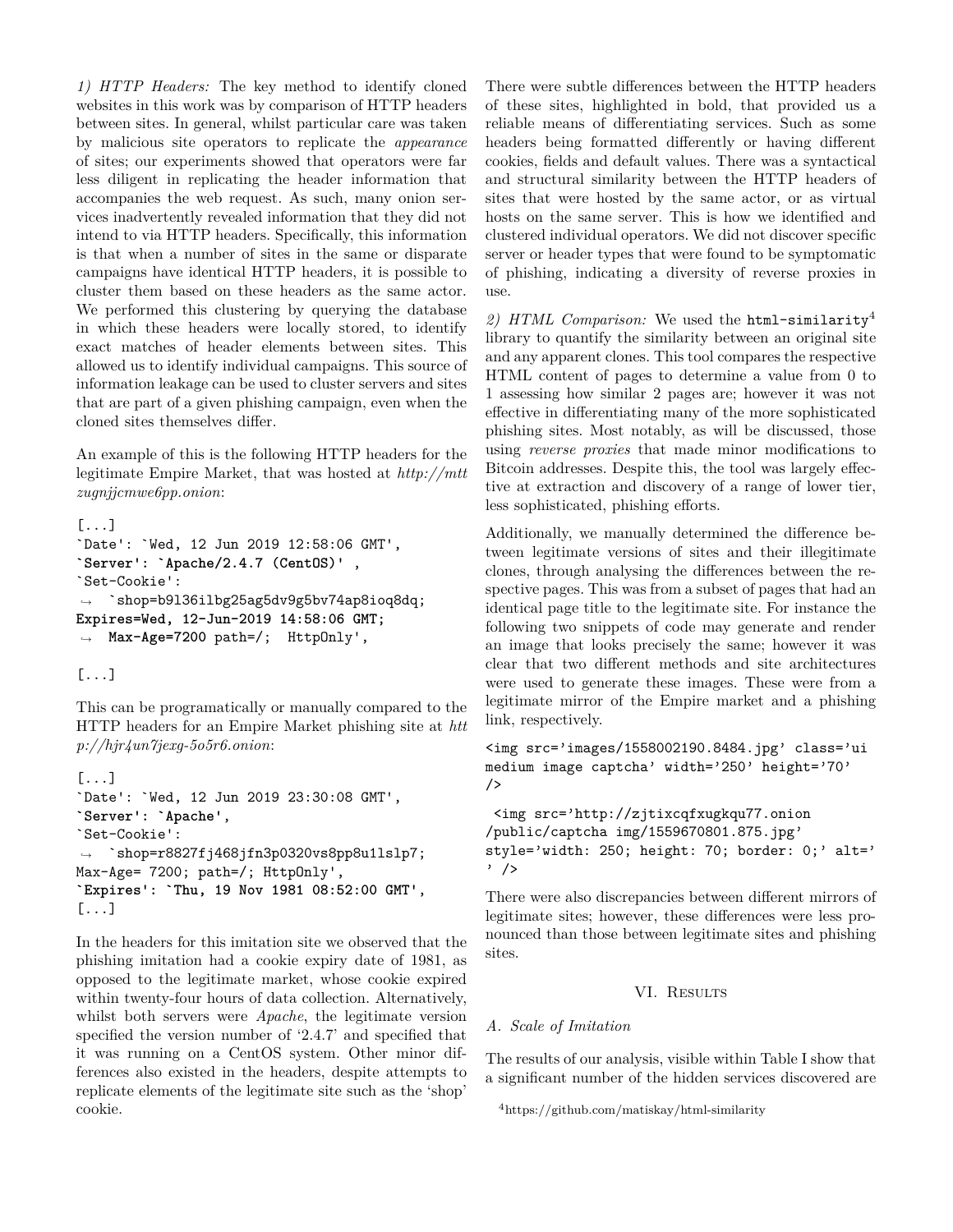

Figure 1: Darknet Markets and Imitations. Genuine Markets in cream. Variations in colour, with each shade as a different cluster of phishing sites, grouped by headers.

| Site Category        | Amount of Sites | Percentage     |
|----------------------|-----------------|----------------|
| Unique               | 3,162           | 27.42          |
| Imitation<br>Default | 5,922<br>2,449  | 51.35<br>21.67 |

Table I: Sites By Category

imitations, a subset of 3 separate types *default*, *imitation* and *unique* domains. The method by which sites are automatically ascertained to be *unique* is if no other site has the same content and title. Other sites, for which there is an identical page title are clustered as imitations . Default sites are those with default page titles such as "*Index of /* " "*Apache2 Ubuntu Default Page*" .

Out of 11,533 onion domains we analysed in this work, 5,922 were *imitations* - sites discovered to be duplicates or phishing clones of others. This number excludes those *default* domains with titles such as '404 Not Found', 'Apache2 Ubuntu Default Page: It works','Dir' and 'Index of /'. Whilst these were not active phishing attempts, if these default pages were included, cloned sites would have comprised over 70% of onion services. In total, these 5,922 sites were each clones from an original set of 710 distinct sites. There were also *unique* domains, for which there is only 1 instance of the domain.

| Site Type                                        | Number |
|--------------------------------------------------|--------|
| 100x Your Coins in 24 Hours                      | 319    |
| Thank You Guys                                   | 182    |
| Dream Market Login                               | 148    |
| The Open Road - Marketplace                      | 81     |
| Clone CC : No.1 Trusted onion site               | 77     |
| Nightmare Market                                 | 51     |
| Empire Market                                    | 48     |
| Alabama Market                                   | 46     |
| Grow Your Bitcoin                                | 42     |
| Agartha: Underground Anonymous<br>Darknet Market | 30     |

Table II: Most Cloned Sites - Title and Frequency

*1) Taxonomy of Imitation Types:* The first distinction made between different onion services was that between phishing sites, clones and mirrors. These sites are inserted into wiki sites, malicious directory mirrors or search engines by malicious actors. This partially explains the presence of dozens of hidden wikis and their respective different links, leading to different subsets of sites.

*2) Profitability:* On a subset of these sites there were Bitcoin addresses that were discovered. These addresses were noted and run through sites that facilitate basic cryptocurrency tracing, such as Blockchain Explorer, to identify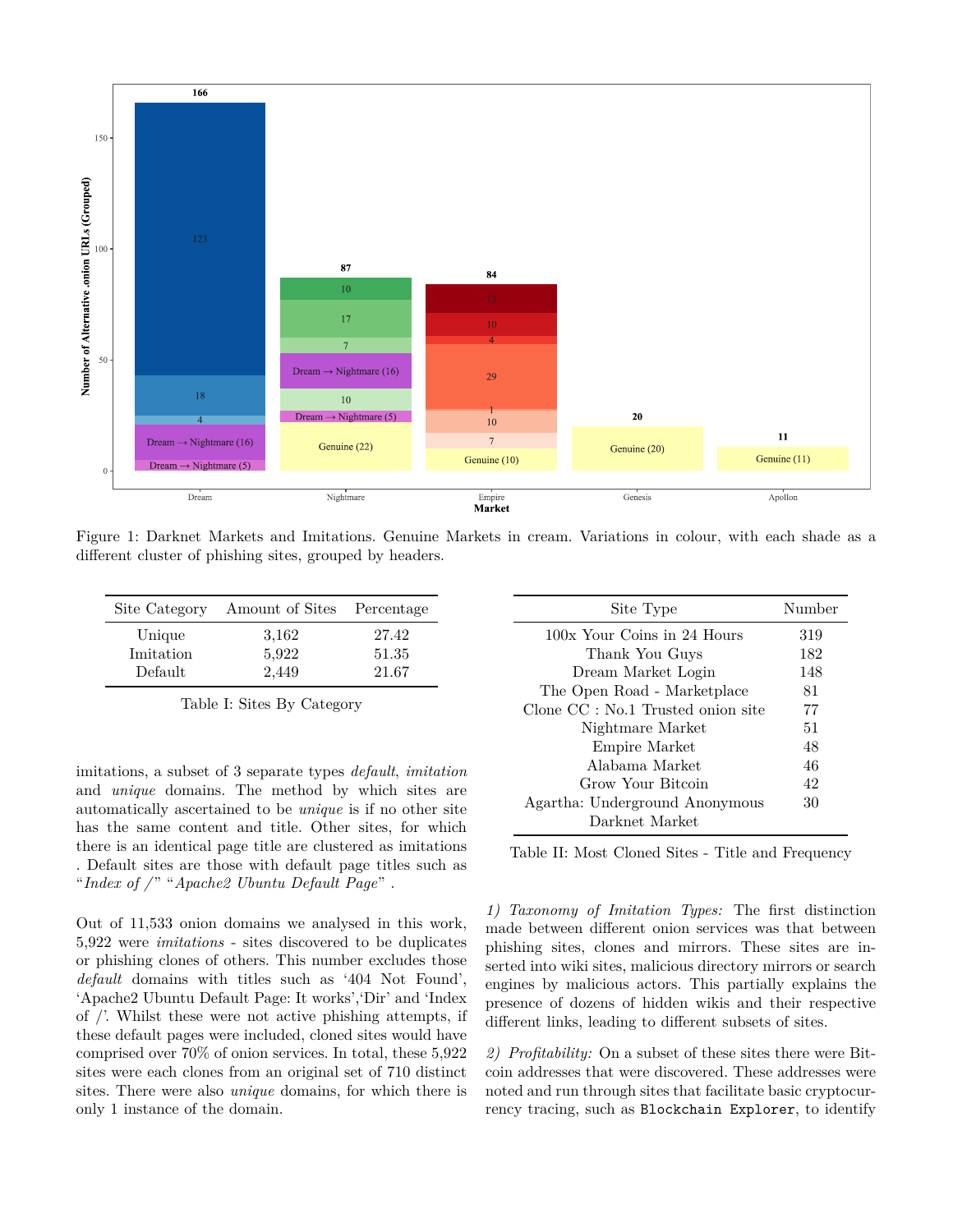any activity on the wallet addresses referenced. We could observe profit from looking at the addresses involved. In some cases up to 1.2 BTC (\$8,750 on 18/07/2020) in singular instances for the operators of the criminal enterprise. This was due to the addresses listed on some phishing sites showing inflows of Bitcoin.

We also discovered inflows of cryptocurrency to the respective associated addresses for some of the less sophisticated scams. These less sophisticated scams were observed to use the limited anonymity provision mechanism of Bitcoin address rotation; however, it was still possible to see that there was profit achieved.

## *B. Sophistication of Imitation*

There was a spectrum of sophistication seen amongst cloned sites.

*1) Official Mirrors:* Mirrors are distinct from phishing sites. Although they are imitations of the original service, they are set up by the site in order to add resilience to an onion service and are also typically set up by the operators of that service. Authorised and legitimate mirrors exist for users to access sites that may want to remain hidden or more resilient to distributed denial of service attacks. One example of this was Dark0de, a prolific cybercrime forum, following its shutdown by Europol [12], [21].



*2) Unsophisticated:* Many sites, such as many clones of the Wall Street Market at time of writing; made little attempt to mimic the original site faithfully and instead simply ask for a Bitcoin 'registration fee' using similar interface design and fonts. Another example of a particularly unsophisticated phishing attempt was the 'Dream Market Bitcoin Mixer'; which capitalises on the Dream Market brand reputation and attempts to offer the service of Bitcoin laundry to facilitate darknet trade. Figure 2 shows the architecture of unsophisticated clones.



*3) Sophisticated:* At the other end of the spectrum are sites such as the Onion Cloner and Rotten Onions scam [40]. These sites operated reverse proxies, and similar approaches, to replicate the user experience of the site they are imitating dynamically; whilst capturing full user credentials and withdrawal codes. The operators of these more sophisticated imitations may also substitute cryptocurrency deposit addresses with illegitimate addresses to defraud users. Figure 3 shows the conceptual architecture used by the sophisticated phishing sites we observed, using reverse proxies.

## *C. Clones By Site*

The sites which we found to have the most dedicated pages, as visible in Table II were mostly markets; these likely being clones and phishing attempts. Of specific interest here was the presence of 'Dream Market Login', a site for the defunct Dream Market. This appears to have been an attempt to capitalise on uncertainty in the darknet market ecosystem. In general, some of these pages may have been legacy from previous phishing campaigns that were left in order to entrap people unaware of the market shutdown.

By contrast, the scale of the illicit drugs trade on darknet markets is worth fraudulently imitating, explaining the greater prevalence of phishing sites for darknet markets. As shown by a RAND study from 2016 [35] to be on the order of between 14.2 and 25.0 million dollars monthly, when prescription drugs and tobacco are not included. In the period from 2016 to 2019, the percentage of drug users in the UK utilising darknet markets more than doubled from 12.4% to 28.6% [65].

We also observed a menagerie of smaller sites, motivations, and behaviours. It is also worth mentioning the 182 pages, stating 'Thank you guys', the retirement confession of a hacker who profited by 200 BTC, by their own admission. SecureDrop, which had 108 instances, and Red Room, which is an imitation murder site had 63 instances. The presence of an imitation murder site to capitalise on customers' morbid fascination [25] does not preclude the existence of sites that host similar content. The sites charging Bitcoin to access violent abuse imagery under the guide of this particular 'Red Room' site and its predecessors are deceptive in nature. As mentioned earlier in the paper, this particular scheme has achieved some measure of success; with Bitcoin addresses linked to these sites showing inflows.

#### *D. Clustering of Clones*

Clustering based on HTTP headers was possible, as seen in Figure 1. The shared infrastructure that was repurposed from an initial Dream Market phish such as that visible in Figure 4 to a Nightmare Market phish like that visible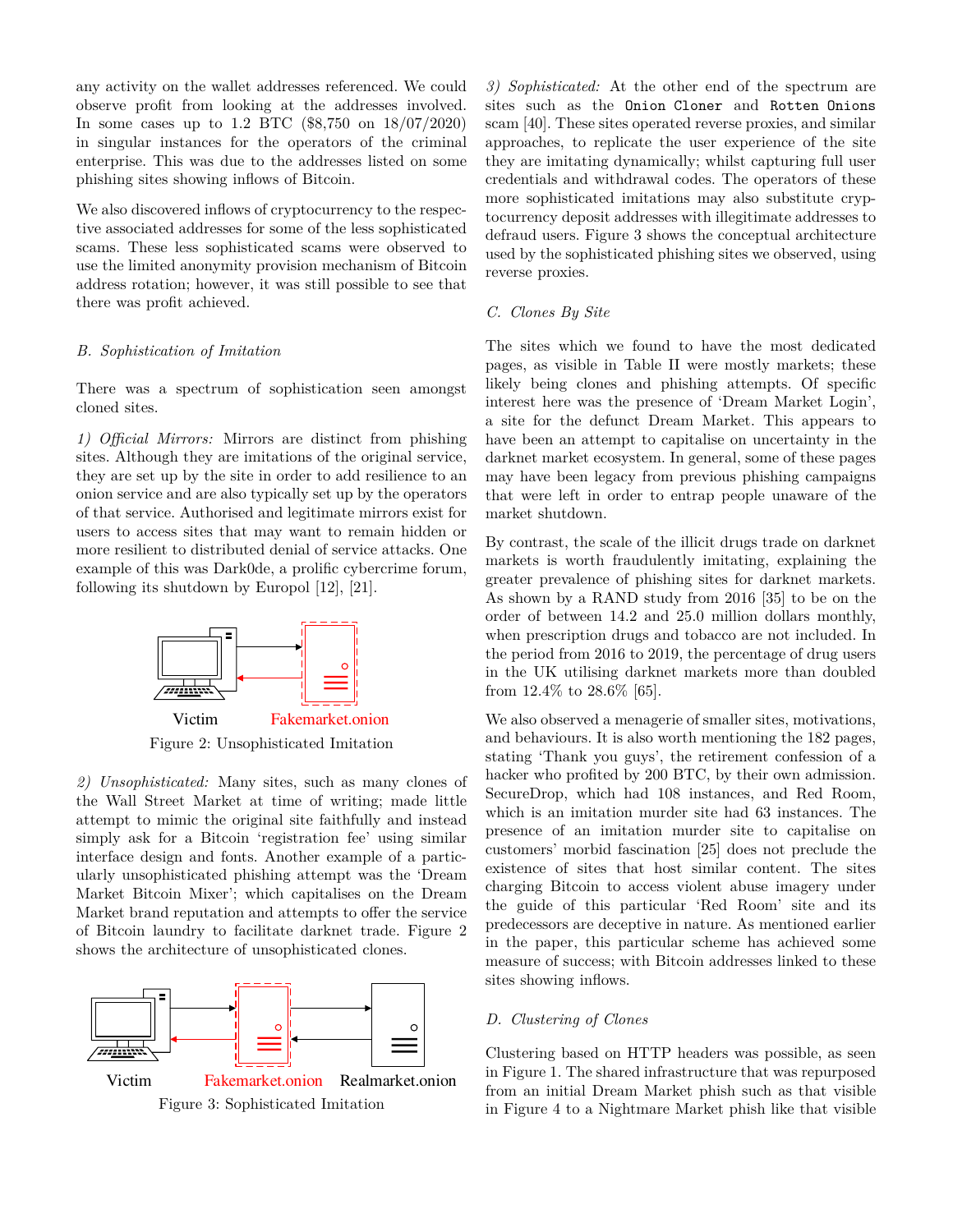in Figure 5 during the course of the research is shown in purple and lilac. For the other colours, they all represent separate clusters of imitation, so individual threat campaigns.

Dream Market Login - Featured anonymous marketplace No description provided 22drek5ga4l7p3q5.onion-1 month ago - Report Abuse

Figure 4: Dream Market Phish



Figure 5: Nightmare Phish

We could detect the same server being reused via HTTP headers and presumably other indicators available via active fingerprinting of the servers. This clustering and separation was achieved via linking the metadata specific to given servers.

One interesting finding from our clustering based on HTTP headers was the detection of the same header signature being used across Dream and Nightmare markets, for 2 clusters of 5 and 16 phishing domains respectively as visible in Figure 1. This demonstrates shared tools, techniques, and procedures across several markets, in combination with the more obvious domain reuse.

*1) Reuse of Phishing Domains:* Over the course of the study we observed that phishing sites that had previously been used to host Dream Market phishing sites, as cached by *ahmia.fi*, had been repurposed by their operators to host phishing domains for Nightmare market. This provides further evidence of reuse of tools, techniques, and procedures between market imitations. We identified 21 iterations of this repurposing between the Dream and Nightmare markets; demonstrating that not only did these phishing campaigns span months, they also targeted multiple markets. Unsurprisingly, the most popular markets at the time given the churn and high mortality rate of darknet markets. This is due to simple market economics of targeting the biggest potential victim base and to take advantage of uncertainty.

# *E. Comparison of HTML*

As enumerated within the methods section, we used comparison tools for the HTML code contained within these sites extracted by the scraper, to establish similarity. A notable result of this is that the child abuse imagery sites were similar at a structural level. This would appear to have indicated these sites were direct clones or 'Official Mirrors' of the actual site; according to the taxonomy in Section VI-B. This was further re-enforced by the fact that the observed headers for the given sites were precisely the same; indicating that they were operated off the same server infrastructure, or group of servers.

## *F. Manual Analysis of Domain Imitation*

Traditional typosquatting research, such as that in related work makes use of the Levenshtein distance between domain names; however, this is less useful in onion domains due to the way that names are generated. Rather than applying the Levenshtein distance directly, therefore, we analysed the dataset for mimicking of *prefixes*.

We discovered that there were a small number of attempts to mimic prefixes of some domains. Given the churn in onion service domains and poor usability of these domains in general; it appears that phishing service operators have deemed this approach not worth the effort.

One interesting exception to this, was the imitation of prefixes for which the original site had standardised its own domains. As an example, the first 7 characters of domains operated by the Empire Market were themselves *empire*: *http://empiremktxgjovhm.onion*. For phishing domains targeting Empire Market, operators had taken the trouble to generate appropriate vanity domains:*htt p://empirembpcpuelxd.onion*, *http://empire2uiax76ofj. onion*, and *http://empir7gxe2th2bu6.onion*. This trend was also seen in other markets, such as the recognisable legitimate prefix of *nightmare*: *http://nightmareocykhgs. onion*, imitated by the phishing domains contained at *h ttp://nightmarepwitgei.onion*, *http://nightmareiflmewa .onion* and *http://nightmarefkzlzxk.onion*. This pattern is similar to clearnet phishing, wherein domains are also imitated.

## VII. Classification of Site Types

We evaluated the structure of the darknet in aggregate to ascertain the type of material that was in the Tor network. We discovered that these onion services were primarily criminal in nature. However this criminal activity was split into a number of different criminal sub-groups. There was also other non-criminal activity that occurs on onion services.

We used string matching as the method to classify site type, the results of which are visible in Table III. The approach taken was to identify the strings that would be present within certain site types and titles. After reviewing more complicated methods such as Support Vector Machines and other machine learning based approaches we chose to use a simple keyword based grouping. We performed this in an evolutionary way wherein initial search terms were entered and used to classify sites, then those that did not match were used. This method bears a resemblance to Moore and Rid's methodology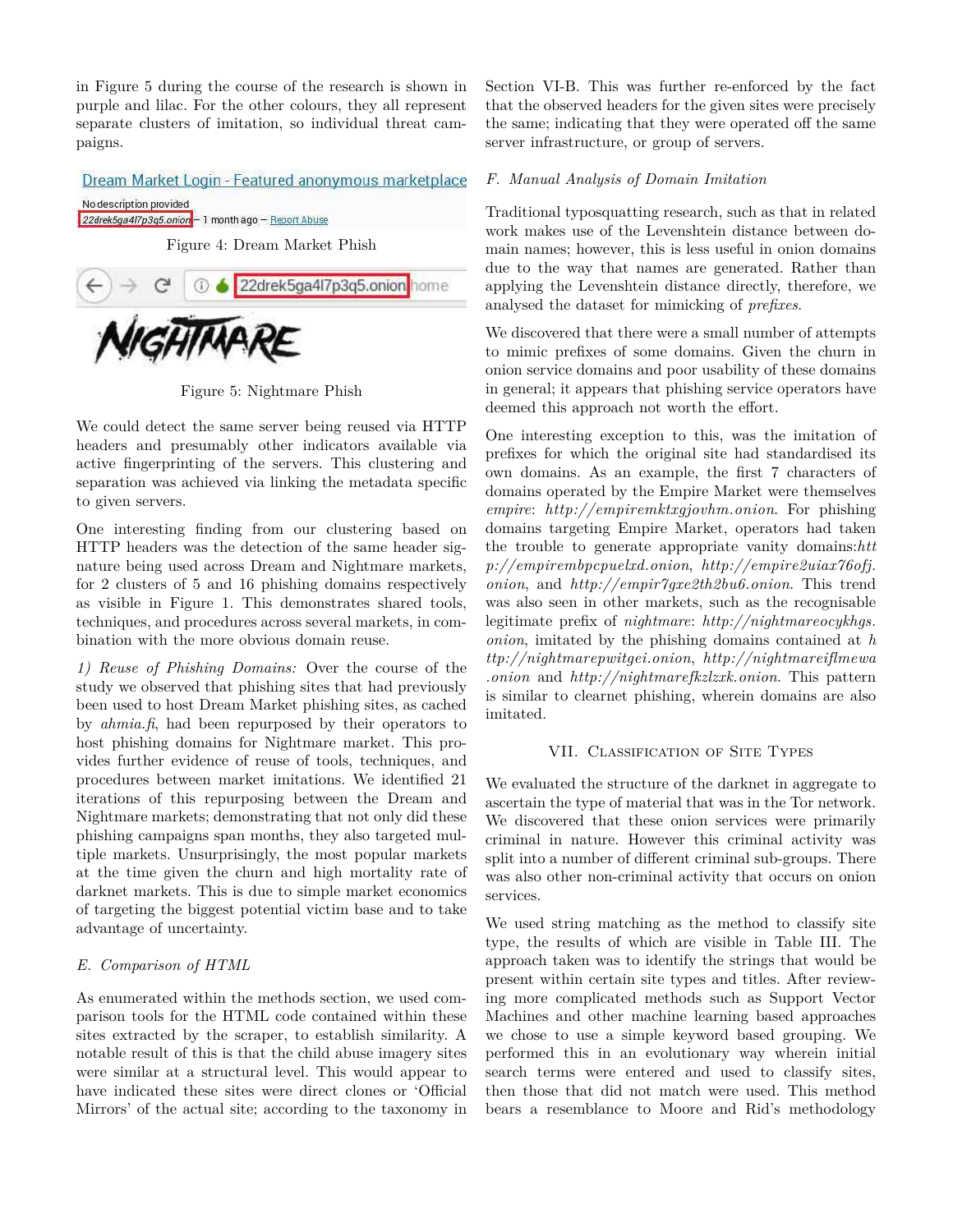for 'Cryptopolitik and the Darknet' [41], except our site classification was accomplished via string matching instead of Support Vector Machines. There have been other papers that have taken similar approaches to trawling and collecting .onion domains en masse for the purpose of collecting [6], [55] and classifying [48] with differing conclusions [7].

| Site Type           | No. of Sites |
|---------------------|--------------|
| Drugs               | 7,011        |
| Fraud               | 6,289        |
| Child Abuse Imagery | 3,816        |
| Other               | 3,164        |
| Hacking             | 1,461        |
| Forums              | 1,454        |
| Indexes             | 1,100        |
| Murder              | 1,068        |
| <b>Bestiality</b>   | 918          |
| Human Rights        | 201          |
| Seized              | 64           |

Table III: Number of Unique Domains By Category

We achieved this through identifying a number of terms in the titles and text of websites that could be extrapolated to be relevant to a particular site type, crime or sub-class of crime. For instance we used the strings 'lolita', 'PTHC' (Pre-Teen HardCore) and 'Infant' to determine a site as belonging to child abuse imagery distributors. In contrast, we entered the strings 'CVV' (card number verification value), 'Dumps', 'Fullz' and 'Mixer', amongst others, into a financial crime wordlist. We then programatically compared these wordlists against the text and titles for all of the sites and pages discovered by the onion service crawler and weighted according to the amount of matches. The output of this classification was a weighting applied to each of the sites indexed. Only a very small amount of the sites in our dataset could not be categorised.

Sites could match multiple different categories. One site could be in both in the Drugs and Fraud market categories, or simultaneously the Fraud and Hacking categories. This would be indicative of a crossover of certain elements of criminal activity; for instance a market may have been seen to sell both drugs and data for the commission of fraud, simultaneously.

### *A. Child Abuse Imagery*

We discovered a significant amount of the sites on onion services to be hosting child abuse imagery. Analysis of the keywords and textual content of the site revealed that sites were hosting forums, image hosting, video hosting and other such services. We also found a subset of sites were hosting 'Hurtcore' content [44]; content wherein blackmail and extortion is used to satisfy the sadistic impulses of the criminals involved. This is the creation of content that humiliates the victims, in a manner similar to sextortion; but with the aim being non-consensual pain of the victim rather than financial profit.

#### *B. Weaponry Sites*

A report by the United Nations states that the arms trade on the Tor network was small in scale in comparison to traditional arms markets, traditional illicit arms markets and also darknet markets [50]. Additionally a further complication may be related to deterrence for consumers. There is a far larger penalty for possession of a weapon in most jurisdictions than there is for drug sales.

#### *C. Drug Markets*

Our analysis determined that the most frequent utilisation of the Tor network by density of sites, was for the ostensible distribution of controlled drugs. A wide variety of academic and government research has been conducted on this well-established use of onion services [19], [31]. These drug distribution networks are located typically in marketplaces [38], which may offer other goods, but for which the main business is typically drug distribution.

#### *D. Hacking and Fraud Sites*

Not necessarily distinct from the darknet markets that offer drugs for sale, we observed a number of sites offering the opportunity to rent services, software and data for the perpetration of fraud. These darknet markets frequently offer data such as credit card numbers or malware for sale. As well as being present on the established darknet markets, there are markets, forums and stores entirely for the provision of one type of criminal accessory, for instance sites dedicated exclusively to credit card fraud or malware sales. There tends to be a colocation of financial fraud services offered in some of these sites [30].

#### *E. Murder Sites*

We observed there to be a subsection of sites that were similar in structure. These sites appeared to offer contract killers to dupe potential buyers; with millions in illicit profit achieved according to prior research [56]. These sites were seen to offer contract murder services with surrounding violence and threatening behaviour for investigators and detractors. These sites had similar HTML code, page layout and similar operating models that appeared to be related to taking upfront payment in Bitcoin for services rendered.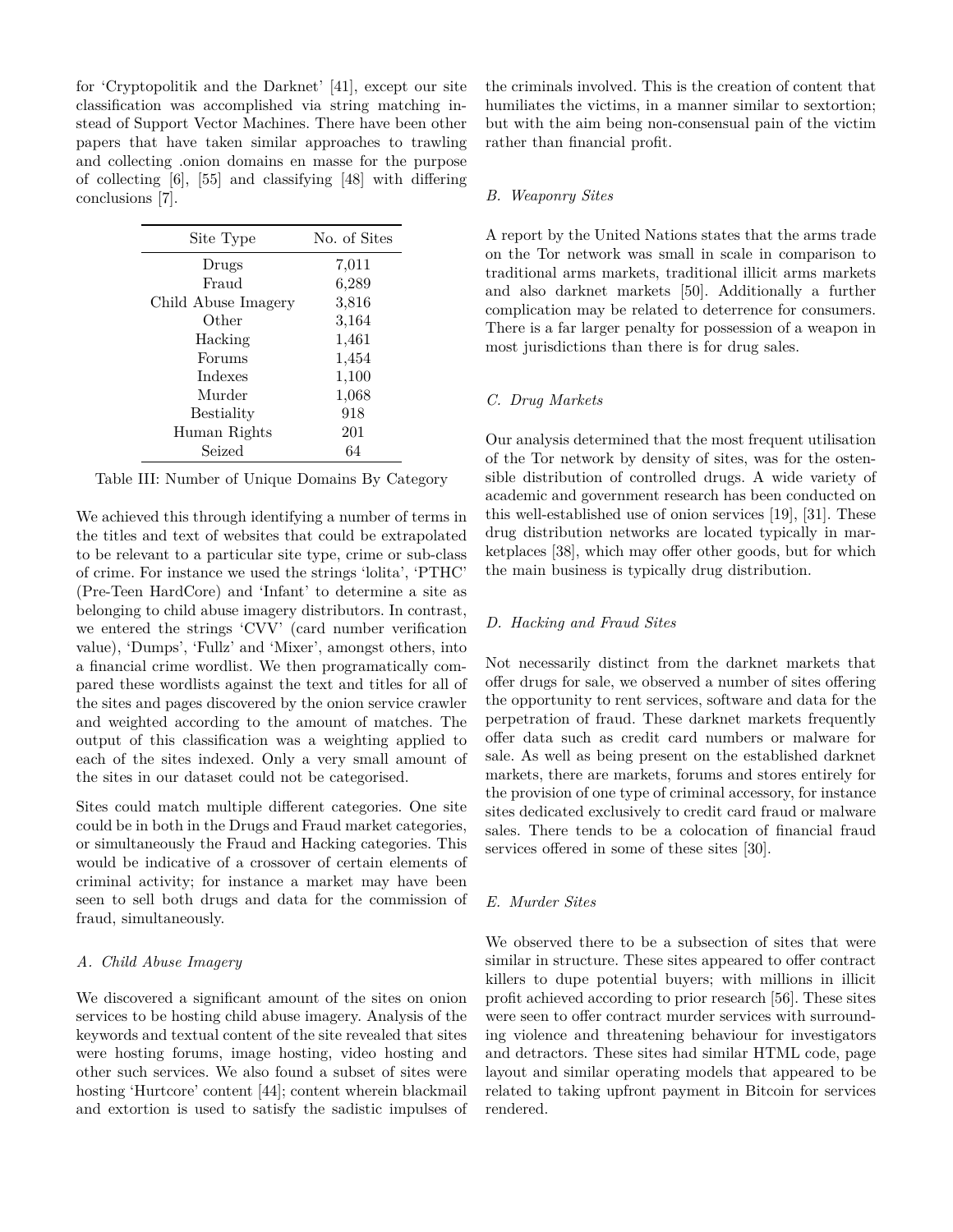## *F. Journalists, Law Enforcement and Freedom of Speech*

We identified onion services that are run by corporate entities or for the purpose of freedom of speech. Corporations that have utilised .onion services are those that have a high level of technical sophistication such as Facebook. The United States Central Intelligence Agency recently set up a onion service [9] as a proxy to their website on the clearnet; ostensibly to enable more functional anonymity for those submitting information in addition to the public relations boost this provided.

We discovered a multi-agency task-force, the *Northern California Illicit Digital Economy Taskforce* (NCIDE), with a website at http://ncidetf3j26mdtvf.onion; established for the purpose of providing information to the task force and also to advertise which vendors in Northern California have been apprehended as a result of their investigation efforts on Tor sites [63].

Journalism sites such as ProPublica [59] and The Intercept [58] have set up public-facing .onion sites for confidential communication with sources and also to show that they take the anonymity and privacy of their journalistic sources seriously.

We discovered that the journalism security software SecureDrop, formerly known as DeadDrop and Strongbox hosted a number of relevant sites hosted in the Tor network. These sites are part of a decentralised network through which journalist's sources are able to submit confidential documents to capitalise on the anonymity providing properties of the Tor network.

## VIII. Countermeasures

The way in which it is possible for users of onion services to ensure that they are not defrauded when trying to access a given domain for a given onion service is the same as in forensic science; that being confirmation and validation of findings by cross-referencing with multiple trusted sources. It is also worthwhile questioning whether this is a practice that needs to explicitly be reduced via countermeasures, despite the setting up of these honeypot websites being fraudulent in nature. The existence of these sites may prevent some money from going into the online cybercriminal marketplaces. The public health and ethical implications of the existence of darknet markets and imitations are beyond the scope of this analysis but covered in other papers; some of which suggest there may may in fact be benefits to darknet markets from a harm reduction perspective [3]–[5].

## *A. Site Verification via PGP Keys*

One method to create webs of trust is through the use of saved and verified PGP public keys. These PGP keys need  $\boxed{0}$ **DEPOSIT FUNDS** 

To deposit funds, send Bitcoins to the address below. The balance will appear after 2 confirmations, which should complete y payment in 30 minutes. The address will change between each deposit, so please always deposit to the latest address. You deposit any amount you want. The address will expire in 7 days

#### If you send Bitcoins to an old address, the coins will not be credited to your account. The address expire in 7 days

|                                   | 37iVWa9L6EcspJTqsiZFb4chCEAWuMf9Uf |
|-----------------------------------|------------------------------------|
| Get PGP signed proof of ownership |                                    |

You are welcome to deposit Bitcoins directly from a tumbling or obfuscating service for more privacy. Please note that if yor

Figure 6: Empire Market - PGP Verification for Deposits

#### **DEPOSIT FUNDS**

To deposit funds, send Bitcoins to the address below. The balance will appear after 2 confirmations, which should complete your payment in 30 minutes. The address will change between each deposit, so please always deposit to the latest address. You can deposit any amount you want. The address will expire in 7 days

.<br>If you send Bitcoins to an old address, the coins will not be credited to your account. The address expire in 7 days

3JHKVNPeQm8cYv9LSsbFYAMUAZck5uvX7X

You are welcome to deposit Bitcoins directly from a tumbling or obfuscating service for more privacy. Please note that if you do Figure 7: Empire Market Phish - No PGP Verification

to be saved on an initial visit to the genuine market to allow for potential future verification of mirrors, else they are not useful as verification mechanisms. We observed that one particular cluster of these mirror sites had an identical reverse proxied version of Empire Market; however when this site was loaded we discovered that the user cannot pass the CAPTCHA to access PGP keys and as such was attempted to be softly dissuaded from pursuing further. This occurred because PGP keys cannot be falsified to prove authenticity.

As we show in Figure 6 and Figure 7, PGP verification is a method used to ascertain whether or not the market to which the user is depositing their Bitcoins is legitimate. The first, a real market, had PGP verification in the deposit section. The second, a phishing site, subtly removed it. This proves the value and unfalsifiability of PGP and its requisite infrastructure for verification to provide trust. The most reliable indicator of legitimacy for a consumer is the verification of PGP key on a site. However this requires forethought, for the consumer to have saved the correct PGP verification key on their initial visit to the domain.

#### *B. Site Verification via Central Listings*

Central guide sites such as previously Deep Dot Web, may enable people to prevent themselves from being led to incorrect sites whilst attempting to conduct commerce via onion services.

Deep Dot Web, despite its harm reduction approach [27] and enabling of information exchange; was shut down by law enforcement and its owners were arrested, for money laundering. This was due to the administrator's practice of taking commission from the markets to which it linked.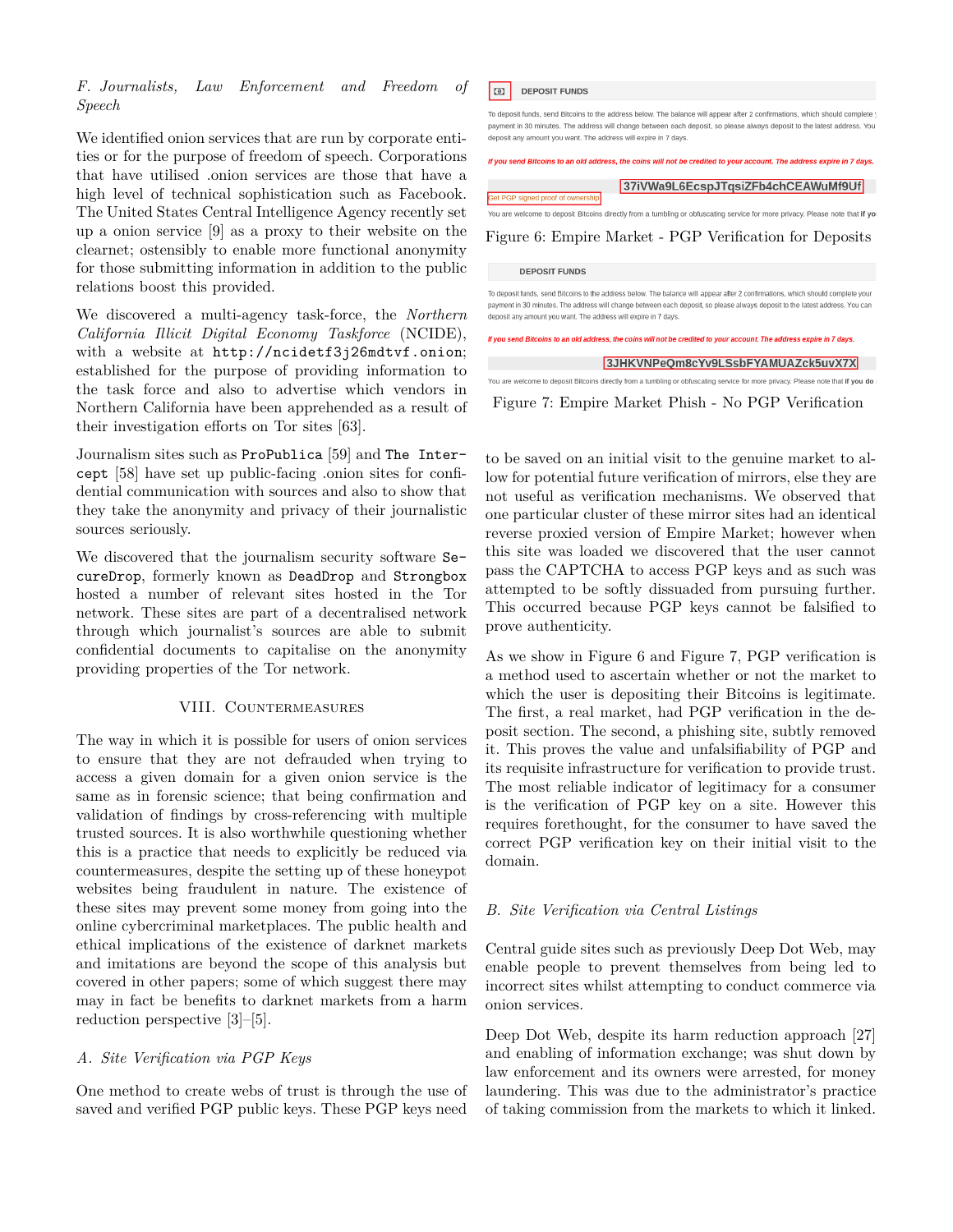The Hidden Wiki, another comparable service, the longestrunning, having been established in 2007 [37] was also shut down by law enforcement in an earlier iteration of itself. There are search engines that enable the conduction and identification of relevant onion services. One of these Ahmia, was resultant from a Google Summer of Code project.

To an extent these search engines can help remove phishing links, but .onion domains switch so fast that it may indeed be impossible to realistically vet the links. It is also necessary to note that many of these sites have differing attitudes towards certain crime classes. Many of these sites will remove phishing and cloned links from them, in addition to child abuse imagery [34], showing a tendency to view child abuse imagery distributors as especially morally reprehensible in comparison to other criminals.

There are indexing sites and Wikis which are used by users of onion services to determine the correct URLs to visit. These sites themselves were seen to be subject to imitation. An example of this is The Hidden Wiki, once a central indexing site that was present on a onion service but that now has been succeeded by a number of sites that contain various links. An example of a current site that was subject to imitation is *https://dark.fail/*, that has phishing imitations, *https://darkfail.com/*, *https://darkfail.org/* and *https://därk.fail/*, that have imitated its aesthetic, but do not contain links to legitimate darknet markets.

The reputation of index sites and link sites is a contentious issue, particularly following the seizure and arrests of DeepDotWeb's administrators and site for money laundering and assisting criminal enterprises [22]. As this site was well regarded in terms of providing reliable information the void left in the wake of its shutdown has been occupied by a number of sites purporting to be indexing sites.

## IX. LIMITATIONS AND FUTURE WORK

There are several limitations that can be noted to be present in the experimental methodology we adopted and used for this study. We collected data from a finite time period, 2019. As such, there is a lack of longitudinal relevance. Though prior campaigns and historical data have illustrated that this is a long-term phenomenon they have not been subject to a standardised and rigorous analysis, especially to identify and cluster given campaigns.

Due to the particular nature of the crawler, we were only able to collect sites that were linked to from other onion services or that had been aggregated by onion address listing sites. This may have left some of the more obscure sites, or sites that are operating an HTTP service on obscure ports out of the collected data. Also, services such as Cloudflare or other crawler detection tools would have prevented complete data collection.

The estimation of the size of the profitability for these sites was based on the transactions that were visible for the sites in question. These Bitcoin addresses were also not subject to aggregated analysis which would have given a more precise indication of the scale of the profitability of this phenomenon.

An important area for future work in this field is to propose methods that wed the increased anonymity and security offered by the Tor network with some methods for validating the providers of certain onion services.

There may also be avenues for research following on from our discoveries illuminated, that involve the disruption of the trust architecture of online criminal networks. This may involve concerted attacks on the centre of gravity for trust in anonymity networks. It may also involve analysis of phishing domains as effective honeypots or information harvesting portals. Investigation also needs to be made of the effects of allowing indexing sites and search engines to list and dictate the overarching trust model available for onion services. Indexing sites are perceived and treated as the central authority that is available with regards to sites hosted on onion services. To this end it is possible to view the indexing sites, particularly the more well regarded, as the closest thing to a reliability indicator for onion services.

## X. CONCLUSIONS

This paper makes several key contributions, towards a better understanding of the phishing sites on the darknet.

We provide practical evidence that over half the sites on the darknet were imitations or benign duplicates. Whilst we observed some of these sites used for the purpose of phishing, a larger quantity of them were clones; to add redundancy for legitimate sites, or to increase the amount of visitors for a particular fraudulent or non-fraudulent venture.

We also identified that imitation of darknet markets is a phenomenon that has occurred through a number of sites, historically and recently. There were also provable victims and income generated from these phishing sites.

We have also shown that it is possible to use HTTP headers and other methods to fingerprint and cluster these sites into identifiable, concerted campaigns that span across different marketplaces.

We observed a wide variety of uses for onion services. Most sites that we found and classified in terms of volume were hosted for criminal purposes. However there are also onion services for legal purposes and the use of the Tor network is not restricted to criminals. Political dissidents, governments, the privacy conscious and other citizens use these services.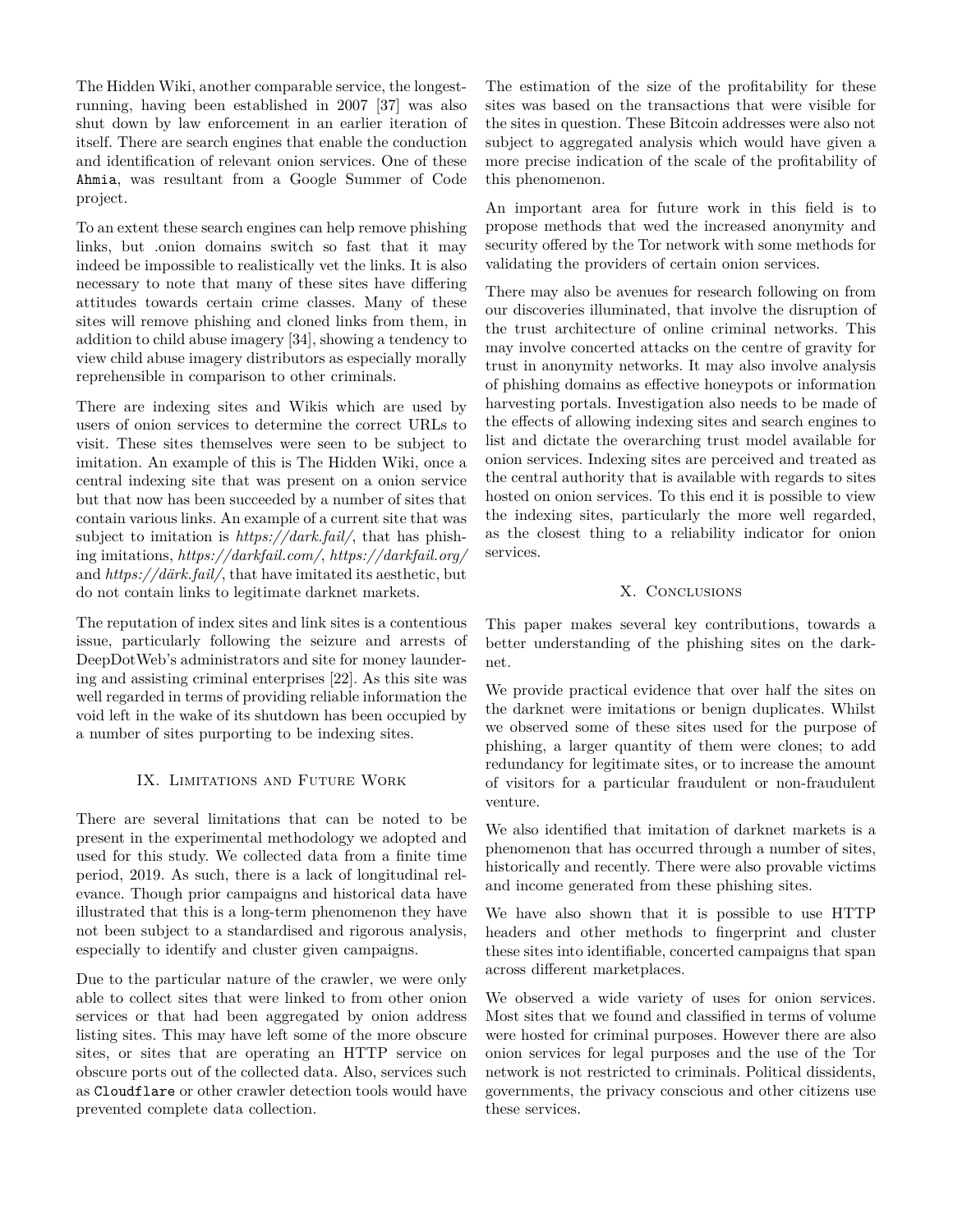Onion services frequently experience cloning and imitation via phishing sites due to the nature of the Tor onion service environment and easily exploited trust hierarchies. Tor-based phishing is a criminal activity that principally occurs to facilitate defrauding customers using darknet markets. Tor onion services are uniquely vulnerable to cloning due to the nature of trust and fluctuating reputation of onion services.

#### **REFERENCES**

- [1] P. Agten, W. Joosen, F. Piessens, and N. Nikiforakis, "Seven Months ' Worth of Mistakes : A Longitudinal Study of Typosquatting Abuse," *Network and Distributed System Security Symposium*, pp. 8–11, 2017. [Online]. Available: https://securitee*.*org/files/typosquatting{ }ndss2015*.*pdf
- [2] R. Anderson, I. Shumailov, A. Rietmann, and M. Ahmed, "Bitcoin Redux," *Workshop on the Economics of Information Security*, pp. 1–33, 2018. [Online]. Available: https://www*.*cl*.*cam*.*ac*.*uk/{∼}rja14/Papers/bitcoin-redux*.*pdf
- [3] A. Bancroft, "Responsible use to responsible harm: illicit drug use and peer harm reduction in a darknet cryptomarket," *Health, Risk and Society*, vol. 19, no. 7-8, pp. 336–350, 2017. [Online]. Available: https://doi*.*org/10*.*1080/ 13698575*.*2017*.*1415304https://www*.*tandfonline*.*com/doi/pdf/ 10*.*1080/13698575*.*2017*.*1415304?needAccess=true
- [4] A. Bancroft and P. Reid, "Concepts of illicit drug quality among darknet market users: Purity, embodied experience, craft and chemical knowledge," *International Journal of Drug Policy*, vol. 35, pp. 42–49, 2016. [Online]. Available: http://dx*.*doi*.*org/10*.*1016/j*.*drugpo*.*2015*.*11*.*008
- [5] M. J. Barratt, S. Lenton, A. Maddox, and M. Allen, "âĂŸWhat if you live on top of a bakery and you like cakes?'âĂŤDrug use and harm trajectories before, during and after the emergence of Silk Road," *International Journal of Drug Policy*, vol. 35, pp. 50–57, 2016. [Online]. Available: http://dx*.*doi*.*org/10*.*1016/j*.*drugpo*.*2016*.*04*.*006
- [6] M. Bernaschi, A. Celestini, S. Guarino, and E. Mastrostefano, "Spiders like Onions : on the Network of Tor Hidden Services," *World Wide Web Conference*, 2019.
- [7] A. Biryukov, I. Pustogarov, and R.-p. Weinmann, "Trawling for Tor Hidden Services : Detection , Measurement , Deanonymization," *IEEE Symposium on Security and Privacy*, 2013. [Online]. Available: https://www*.*ieee-security*.*org/TC/ SP2013/papers/4977a080*.*pdf
- [8] Caleb, "An Interview with the Creator of the Darknet Search Engine âĂIJFresh OnionsâĂİ," 2017. [Online]. Available: https://medium*.*com/@c5/always-use-a-trusted-sourcefor-darknet-market-links-189de792bb39
- [9] Central Intelligence Agency, "CIA's Latest Layer: An Onion Site," 2019. [Online]. Available: https://www*.*cia*.*gov/newsinformation/featured-story-archive/2019-featured-storyarchive/latest-layer-an-onion-site*.*html
- [10] N. Christin, "Traveling the Silk Road : A Measurement Analysis of a Large Anonymous Online Marketplace," *World Wide Web Conference*, 2013.
- [11] C. Cimpanu, "Tor Project to fix bug used for DDoS attacks on Onion sites for years," 2019. [Online]. Available: https://www*.*zdnet*.*com/article/tor-project-to-fixbug-used-for-ddos-attacks-on-onion-sites-for-years/
- [12] L. Clark, "Hacker Forum Darkode is Back and More Secure Than Ever," 2015. [Online]. Available: https: //www*.*wired*.*co*.*uk/article/darkode-back-and-more-secure
- [13] Council of European Union, "Regulation (eu) 2016/679 of the european parliament and of the council of 27 april 2016 on the protection of natural persons with regard to the processing of personal data and on the free movement of such data, and repealing directive 95/46/ec (general data protection regulation)," 2016. [Online]. Available: https://eur-lex*.*europa*.*eu/legal-content/EN/TXT/?qid= 1528874672298&uri=CELEX:02016R0679-20160504
- [14] N. Cubrilovic, "Large Number of Tor Hidden Sites Seized by the FBI in Operation Onymous were Clone or Scam Sites - Archive.org," 2014. [Online]. Available: https://web*.*archive*.*org/web/20150414144737/https: //www*.*nikcub*.*com/posts/onymous-part1/
- [15] R. Dhamija and J. D. Tygar, "Why Phishing Works," *CHI 2006 Proceedings*, no. November 2005, pp. 581–590, 2006.
- [16] R. Dingledine, N. Mathewson, and P. Syverson, "Tor : The Second-Generation Onion Router," *ACM Special Interest Group on Data Communication*, 2018. [Online]. Available: https: //svn*.*torproject*.*org/svn/projects/design-paper/tor-design*.*pdf
- [17] D. Dittrich and E. Kenneally, "The Menlo Report," Department of Homeland Security: Science and Technology, Tech. Rep. August, 2012. [Online]. Available: https://www*.*caida*.*org/  $pubits/popers/2012/menlo{$  report{  $\angle$  actual{ } formatted/menlo{ }report{ }actual{ }formatted*.*pdf
- [18] M. Dittus, J. Wright, and M. Graham, "Platform Criminalism," *World Wide Web Conference*, 2018.
- [19] D. S. Dolliver and J. L. Kenney, "Characteristics of Drug Vendors on the Tor Network : A Cryptomarket Comparison," *Victims & Offenders: An International Journal of Evidencebased Research, Policy, and Practice*, vol. 4886, no. May, p. 8, 2016.
- [20] Europol, "Global Action Against Dark Markets on Tor Network: Press Release," 2014. [Online]. Available: https://www*.*europol*.*europa*.*eu/newsroom/news/globalaction-against-dark-markets-tor-network
- [21] ——, "Cybercriminal Darkode Forum Taken Down Through Global Action," 2015. [Online]. Available: https: //www*.*europol*.*europa*.*eu/newsroom/news/cybercriminaldarkode-forum-taken-down-through-global-action
- [22] ——, "DeepDotWeb Shut Down," 2019. [Online]. Available: https://www*.*europol*.*europa*.*eu/newsroom/news/deepdotwebshut-down-administrators-suspected-of-receiving-millions-ofkickbacks-illegal-dark-web-proceeds
- [23] ——, "Double Blow to Dark Web Marketplaces," 2019. [Online]. Available: https://www*.*europol*.*europa*.*eu/newsroom/ news/double-blow-to-dark-web-marketplaces
- [24] S. Foley, J. R. Karlsen, and T. PutniÅEš, "Sex, Drugs and Bitcoin: How Much Illegal Activity Is Financed through Cryptocurrencies ?" *Review of Financial Studies*, 2018.
- [25] L. Gayard, *Darknet: Geopolitics and Uses*. John Wiley & Sons, 2018.
- [26] R. Graham, "XKeyScore: regex foo," 2014. [Online]. Available: https://blog*.*erratasec*.*com/2014/07/xkeyscore-regex-foo*.*html
- [27] A. Greenberg, "Feds Dismantled The Dark-Web Drug Trade - But It's Already Rebuilding," 2019. [Online]. Available: https://www*.*wired*.*com/story/dark-web-drugtakedowns-deepdotweb-rebound/
- [28] Gwern, "Darknet Market Mortality Risks," 2019. [Online]. Available: https://www*.*gwern*.*net/DNM-survival
- [29] C. Hadnagy and M. Fincher, *Phishing Dark Waters*. Wiley, 2015.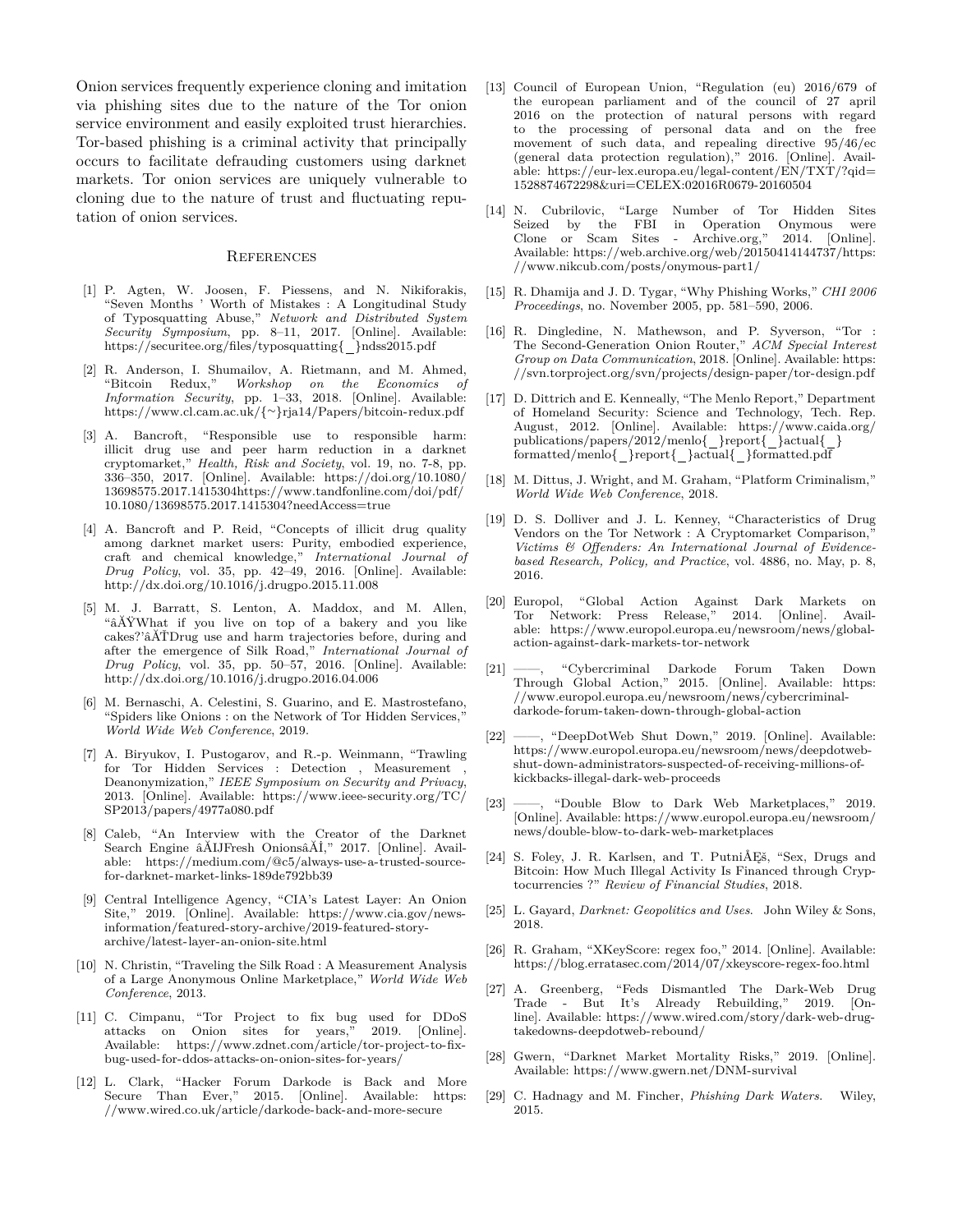- [30] A. Haslebacher, J. Onaolapo, and G. Stringhini, "All Your Cards Are Belong To Us : Understanding Online Carding Forums," *APWG Symposium on Electronic Crime Research (eCrime)*, 2017. [Online]. Available: https://seclab*.*bu*.*edu/ people/gianluca/papers/haslebacher{ }forums*.*pdf
- [31] HM Government, "2017 Drug Strategy," no. July, p. 20, 2017. [Online]. Available: https://assets*.*publishing*.*service*.*gov*.*uk/  $\frac{1}{\sqrt{2}}$ government/uploads/system/uploads/attachment{  $\frac{1}{\sqrt{2}}$  data/ file/628148/Drug{ }strategy{ }2017*.*PDF
- [32] Information Commissioner's Office, "Anonymisation: managing data protection risk code of practice," 2012. [Online]. Available: https://ico*.*org*.*uk/media/for-organisations/documents/ 1061/anonymisation-code*.*pdf
- [33] E. Jardine, "The Dark Web Dilemma: Tor, Anonymity and Online Policing," *Global Commission on Internet Governance Paper Series*, no. 21, 2015. [Online]. Available: https:// www*.*cigionline*.*org/sites/default/files/no*.*21*.*pdf
- [34] Juha, "Ahmia Search After GSoC Development," 2014. [Online]. Available: https://blog*.*torproject*.*org/ahmia-search-after-gsocdevelopment
- [35] K. Kruithof, J. Aldridge, D. Décary-hétu, M. Sim, E. Dujso, and S. Hoorens, "Internet-Facilitated Drugs Trade An Analysis of The Size , Scope and The Role of the Netherlands," *RAND Europe*, p. 24, 2016.
- [36] V. Levenshtein, "Binary Codes Capable of Correcting Deletions Insertions and Reversals," Tech. Rep., 1965. [Online]. Available: https://nymity*.*ch/sybilhunting/pdf/Levenshtein1966a*.*pdf
- [37] K. Loesing, "Length of New Onion Addresses," 2007. [Online]. Available: https://lists*.*torproject*.*org/pipermail/tor-dev/2007- June/001442*.*html
- [38] J. Martin, "Lost on the Silk Road : Online drug distribution and the âĂŸ cryptomarket '," *Criminology & Criminal Justice*, p. 2, 2014.
- [39] J. Martin and N. Christin, "Ethics in cryptomarket research," *International Journal of Drug Policy*, vol. 35, pp. 84–91, 2016. [Online]. Available: http://dx*.*doi*.*org/10*.*1016/ j*.*drugpo*.*2016*.*05*.*006
- [40] C. Monteiro, "Tor Wars: The Onion Cloner's legacy," 2016. [Online]. Available: https://pirate*.*london/tor-wars-the-onioncloners-legacy-e28f35a42665
- [41] D. Moore and T. Rid, "Cryptopolitik and the Darknet," *Journal of Strategic Studies*, 2015. the Darknet," *Journal of Strategic Studies*, [Online]. Available: https://www*.*tandfonline*.*com/doi/pdf/ 10*.*1080/00396338*.*2016*.*1142085?needAccess=true
- [42] T. Moore and R. Clayton, "An empirical analysis of the current state of phishing attack and defence," *Workshop on the Economics of Information Security*, pp. 1–20, 2007. [Online]. Available: http://citeseerx*.*ist*.*psu*.*edu/viewdoc/ download?doi=10*.*1*.*1*.*98*.*6098{&}rep=rep1{&}type=pdf
- [43] A. Muffett and J. Appelbaum, "The ".onion" Special-Use Domain Name," *Internet Engineering Task Force*, 2015. [Online]. Available: https://tools*.*ietf*.*org/html/rfc7686{#}ref-Dingledine2004
- [44] National Crime Agency, *National Crime Agency Annual Report and Accounts 2017âĂŞ18*. National Crime Agency, 2017. [Online]. Available: https://nationalcrimeagency*.*gov*.*uk/who-weare/publications/177-nca-annual-report-accounts-2017-18/file
- [45] A. Oest, Y. Safaei, A. Doupe, G. J. Ahn, B. Wardman, and K. Tyers, "PhishFarm: A scalable framework for measuring the effectiveness of evasion techniques against browser phishing blacklists," *Proceedings - IEEE Symposium on Security and Privacy*, vol. 2019-May, pp. 1344– 1361, 2019. [Online]. Available: https://adamdoupe*.*com/ publications/phishfarm-oakland2019*.*pdf
- [46] A. Oest, Y. Safaei, P. Zhang, B. Wardman, K. Tyers, Y. Shoshitaishvili, A. Doupé, and G.-j. Ahn, "PhishTime : Continuous Longitudinal Measurement of the Effectiveness of Anti-phishing Blacklists," *29th USENIX Security Symposium (USENIX Security 20)*. [Online]. Available: https: //www*.*adamoest*.*com/phishtime usenix 2020 oest*.*pdf
- [47] A. Oest, P. Zhang, B. Wardman, E. Nunes, J. Burgis, A. Zand, K. Thomas, A. Doupé, and G.-J. Ahn, "Sunrise to Sunset: Analyzing the End-to-end Life Cycle and Effectiveness of Phishing Attacks at Scale," *29th USENIX Security Symposium (USENIX Security 20)*, 2020. [Online]. Available: https://www*.*usenix*.*org/conference/ usenixsecurity20/presentation/oest
- [48] G. Owen and N. Savage, "Empirical analysis of Tor Hidden Services," *IET Information Security*, pp. 1–6, 2015.
- [49] ——, "The Tor Dark Net," *Global Commission on Internet Governance Paper Series*, no. 20, p. 9, 2015. [Online]. Available: https://www*.*cigionline*.*org/sites/default/files/no20{ }0*.*pdf
- [50] G. P. Paoli, "The Trade in Small Arms and Light Weapons on the Dark Web," United Nations Office for Disarmament, Tech. Rep. 32, 2018. [Online]. Available: https://s3*.*amazonaws*.*com/unoda-web/wp-content/ uploads/2018/10/occasional-paper-32*.*pdf
- [51] S. Pastrana, D. Thomas, A. Hutchings, and J. Tapiador, "Measuring ewhoring," *Proceedings of the ACM SIGCOMM Internet Measurement Conference, IMC*, pp. 463–477, 2019.
- [52] R. S. Patel, *Kali Linux Social Engineering*. Packt Publishing, 2013.
- [53] Phobos, "Thoughts and Concerns about Operation Onymous," 2014. [Online]. Available: https://blog*.*torproject*.*org/thoughtsand-concerns-about-operation-onymous
- [54] H. V. Riper, "Dark Web Typosquatting: Scammers v. Tor," 2019. [Online]. Available: https://www*.*digitalshadows*.*com/ blog-and-research/dark-web-typosquatting-scammers-v-tor/
- [55] I. Sanchez-rola, D. Balzarotti, and I. Santos, "The Onions Have Eyes : A Comprehensive Structure and Privacy Analysis of Tor Hidden Services," *World Wide Web Conference*, 2017. [Online]. Available: http://s3*.*eurecom*.*fr/docs/www17{ }darktracing*.*pdf
- [56] J. Simpson, "Hire-a-Hitman Website is a Scam and its Owner has Made a Killing," 2018. [Online]. Available: https://www*.*thetimes*.*co*.*uk/article/hire-a-hitmanwebsite-is-a-scam-and-its-owner-has-made-a-killing-
- [57] J. Szurdi, B. Kocso, G. Cseh, J. Spring, M. Felegyhazi, and C. Kanich, "The Long âĂIJTaileâĂİ of Typosquatting Domain Names," *USENIX Security Symposium*, 2014. [Online]. Available: https://www*.*usenix*.*org/system/files/ conference/usenixsecurity14/sec14-paper-szurdi*.*pdf
- [58] The Intercept, "The Intercept Welcomes Whistleblowers," 2019. [Online]. Available: https://theintercept*.*com/source/
- [59] M. Tigas, "A More Secure and Anonymous ProPublica Using Tor Hidden Services," 2016. [Online]. Available: https://www*.*propublica*.*org/nerds/a-more-secureand-anonymous-propublica-using-tor-hidden-services
- [60] Tor Project, "Tor: Onion Service Protocol," 2019. [Online]. Available: https://2019*.*www*.*torproject*.*org/docs/onionservices*.*html*.*en
- [61] United States District Court for the District of Conneticut, "United States of America vs. Michael Richo," Tech. Rep., 2016. [Online]. Available: https://assets*.*documentcloud*.*org/ documents/3883353/Michael-Richo-Criminal-Complaint*.*pdf